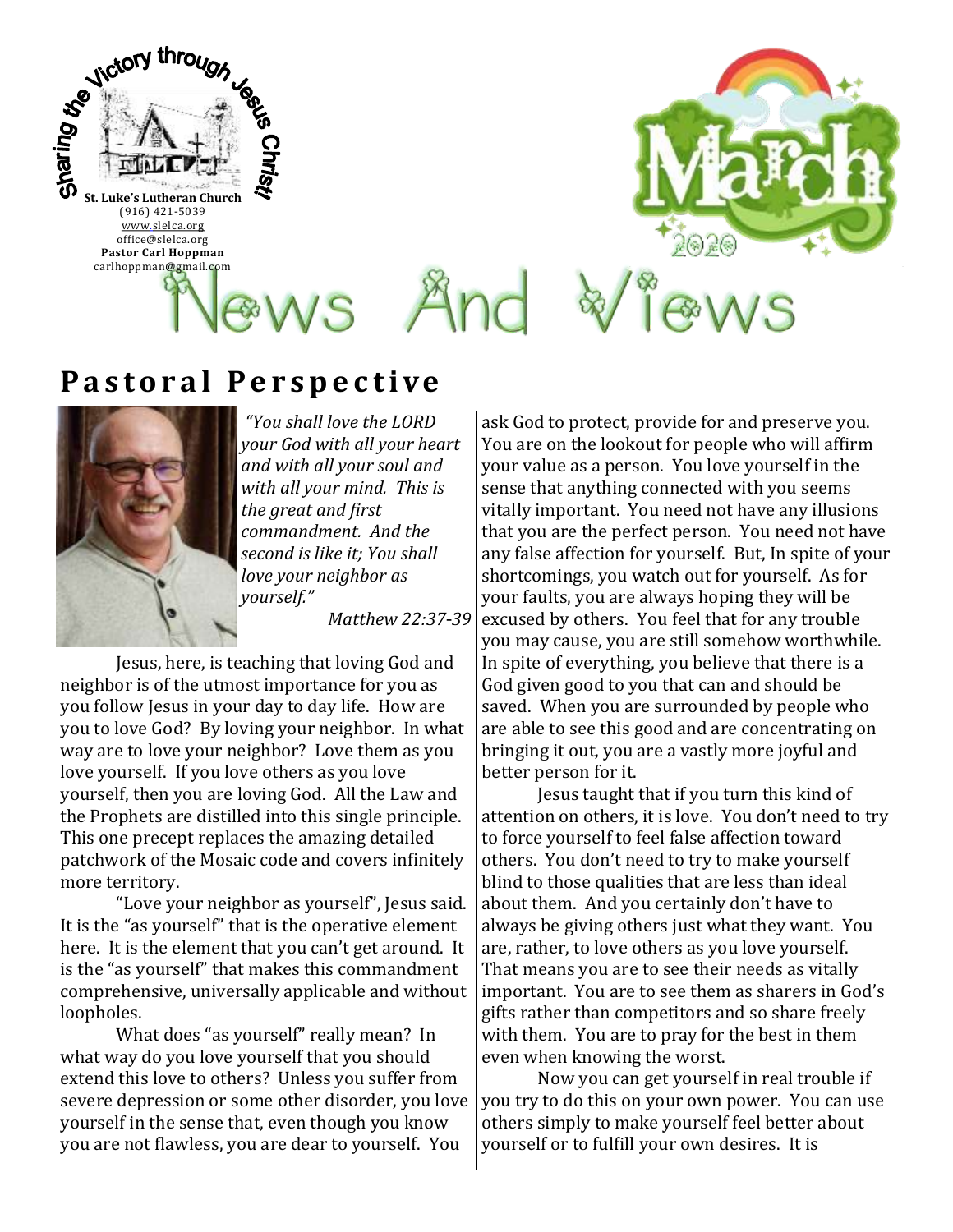important to share this love as you have received it from Jesus—humbly, graciously, seeing yourself simply as a channel of this love. Jesus isn't asking you to get into the lives of others to direct the traffic or control them or force yourself upon them. God has a special plan and purpose for each of His children. He is rather inviting you to join Him in this vital work of love and to trust that in His power, love really will conquer all.

> *Spreading, Serving and Sharing with You, Pastor Carl*



Our Lenten Season will begin on Ash Wednesday, February 26th with a soup supper hosted by W-ELCA at 6pm in Schultz Hall followed by the Holy Communion and Imposition of Ashes Service in the Sanctuary at 7pm. Each week through April 1st Soup Suppers and services will be in Schultz Hall at 6pm. The following is the list of hosts for each Soup Supper.

| Ash Wed.,<br><b>February 26, 2020</b> | W-ELCA                                    |
|---------------------------------------|-------------------------------------------|
| Wed., March 04, 2020                  | Council                                   |
| Wed., March 11, 2020                  | Youth, Education &<br>Property            |
| Wed., March 18, 2020                  | Evangelism &<br><b>Community Concerns</b> |
| Wed., March 25, 2020                  | Worship & Music &<br>Choirs               |
| Wed., April 01, 2020                  | Congregation                              |

The drama series for this year is entitled "How to Be A Disciple." If you would like to participate, please contact Pastor Carl.

## **Lenten Activities**

After Ash Wednesday our Lenten services will be held Wednesdaysin Schultz Hall. They begin at 6:00 p.m. with a soup supper hosted by various congregational groups. A brief service with dramas begins at 6:30 p.m. Clean up and Choir practice follow at 7:00 p.m. If you would like to participate in the dramas, please contact Pastor Carl. If you are not in the choir, your help with clean up would be most appreciated.

Lenten devotionals are available in the narthex. This year's devotional is entitled "By His Wounds Are Healed" and features brief daily meditations on the sacrifice Christ made for us. Families are welcome to take one per household.



Lenten coin folders are also

available. All individuals who would like to participate are encouraged to take a folder. These folders are used to collect quarters as a daily reminder of Christ's sacrifice for us. The collection starts on Ash Wednesday and continues throughout Lent on the weekdays and Saturdays (Sundays are excluded.) The contributions are used for the Pastoral assistance fund to help community members in need. The folders can be turned in on Easter or the following week. If you prefer to write a check, envelopes will be available on Palm Sunday.



The Women of ELCA celebrated both Valentine's Day and Women Heart Health month with of a group of about 20 people. We enjoyed a potluck lunch, devotions and a fun Valentine Bingo game was done by Peggy Moser. Minutes were read from our last meeting from November, 2019, by Gabby Cox and the Treasury report was presented by Triss Hoppman.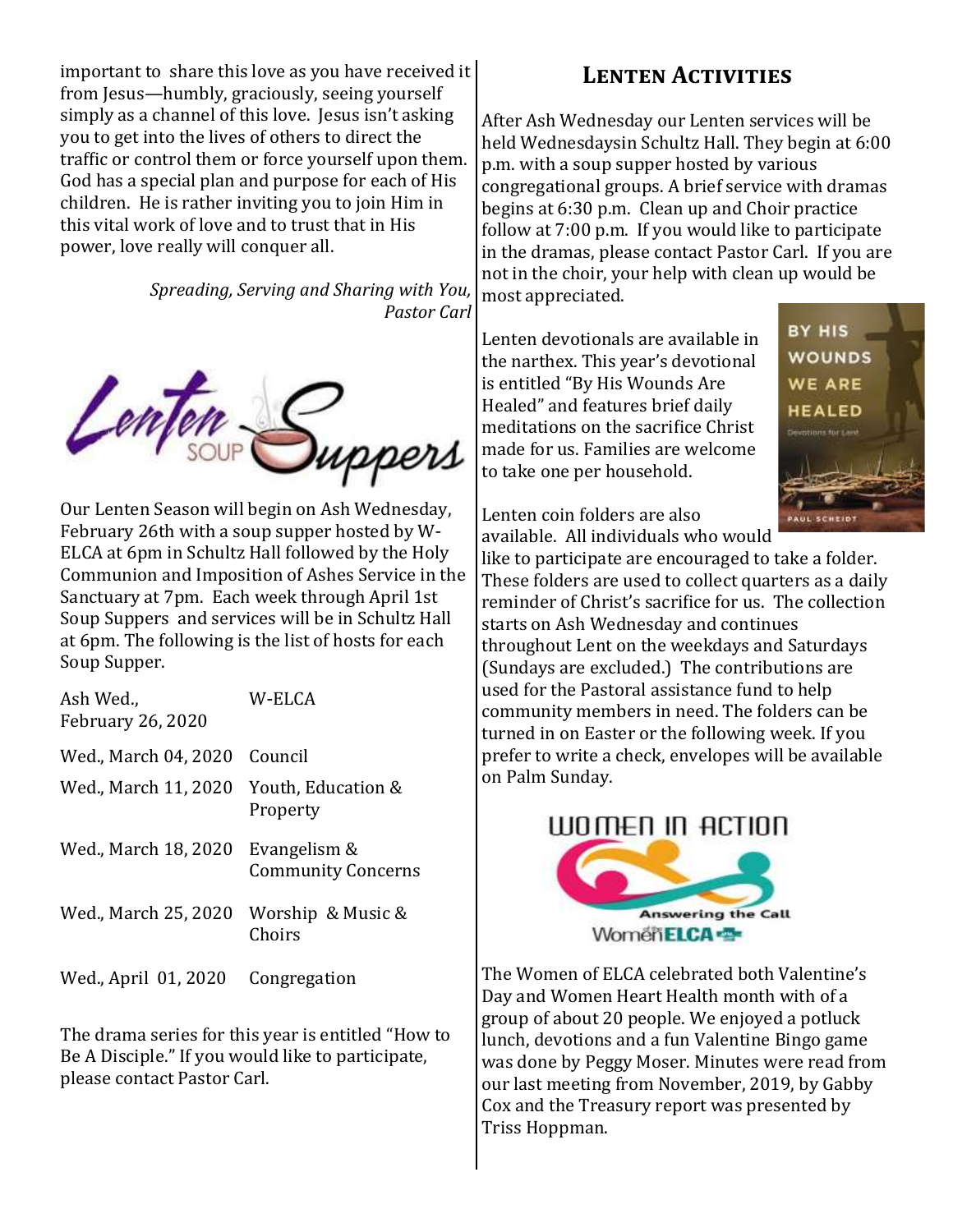

For God SO LOVED THE WORLD THAT HE GAVE HIS  $V$ . Tro **EGOTTEN** SON SO THA<sup>T</sup> WHOEVER **BELIEVES** IN HIM SHALL HAV EVERLASTING Life



The Benevolence for money earned from 2019 were reviewed and approved by the ladies present at the meeting. In 2020 we will distribute to:

| T <sub>0</sub>                      | <b>Amount</b> |
|-------------------------------------|---------------|
| Warm Line Family Resource Center    | \$200.00      |
| <b>ELCA Good Gifts</b>              | \$200.00      |
| Valley Hi Family Resource Center    | \$500.00      |
| <b>Mustard Seed School</b>          | \$200.00      |
| South Sacramento Interfaith         | \$300.00      |
| Partnership                         |               |
| Elk Grove Food Bank                 | \$300.00      |
| St. John's Program for Real Change  | \$300.00      |
| Samaritan's Purse                   | \$200.00      |
| My Sister's House                   | \$300.00      |
| Boys and Girls Clubs of Sacramento  | \$200.00      |
| Adopt a Chaplin                     | \$360.00      |
| Chicks in Crisis                    | \$200.00      |
| Star 6 Foundation                   | \$250.00      |
| <b>CA Peace Officers Foundation</b> | \$250.00      |
| <b>School Project Backpacks</b>     | \$500.00      |
| Pastoral Assistance                 | \$500.00      |
| Memorials                           | \$200.00      |
| My Mother's Voice                   | \$200.00      |
| L.E.A.D. (Law Enforcement)          | \$200.00      |

New Business for the year was discussed—Fall Festival, Ash Wednesday Soup Supper, Mother's Day Luncheon, and Bunco.

The Mission project for February was for Union Gospel Mission, thank you all who donated any items.

**A special project for Lent** was presented by Peggy Moser called "Forty Days – Forty Items". The challenge to everyone is each day of Lent, remove one item from your closet or dresser that you no longer wear or need and put it into a trash bag. At the end of the forty Days (Thursday, April 9th), bring the bag to church or donate it to a place that can share them with someone who can really us them.

Out next meeting will be March 14, lunch will be a potato bar – please bring topping. A signup sheet will be available March 1 on the opportunity table in the narthex. Mission support will be for "My Sister's House".

**Yours in Christ, Marlene Kiser, WELCA President**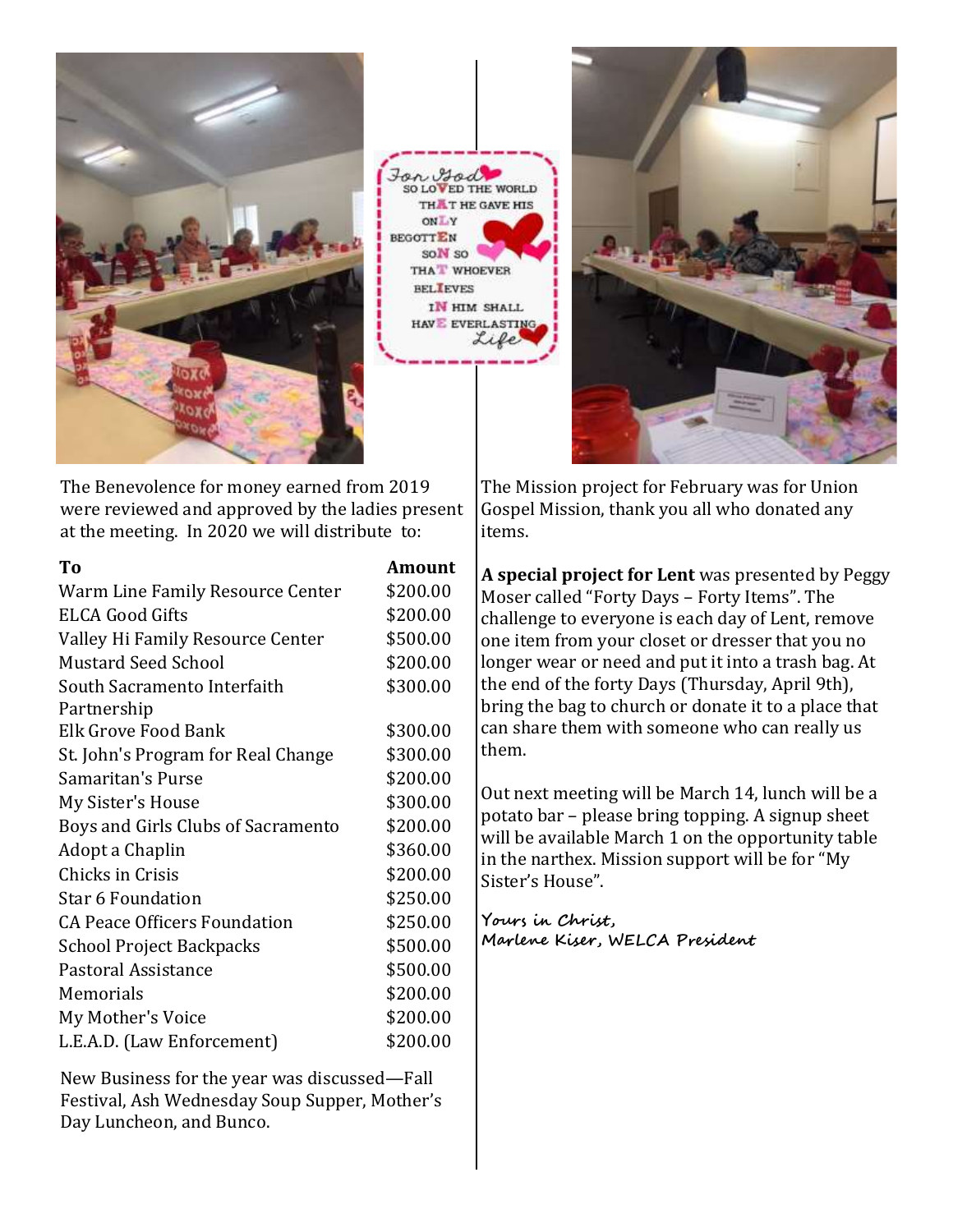### CALLING ALL SUPER HEROES!

Help us defeat Lord Dungeness and his six legged crustaceans ...





**April 4, 2020**

**8:30 a.m.—12:00 p.m.**

Please join us to beautify our church on Saturday, April 4th for the Spring season.

# A Night Under The Stars

On Saturday, March 28th 2020 from 5-9pm, the youth will be holding our very first church ball. Tickets are on sale for \$20. You can find Amber Mansfield for tickets. The attire is set to be formal. Dinner will be served by the youth. There will be a DJ that caters to all so you can dance the night away with any whom you may choose. And a photographer will be there to capture it all! Come out and support the youth group!

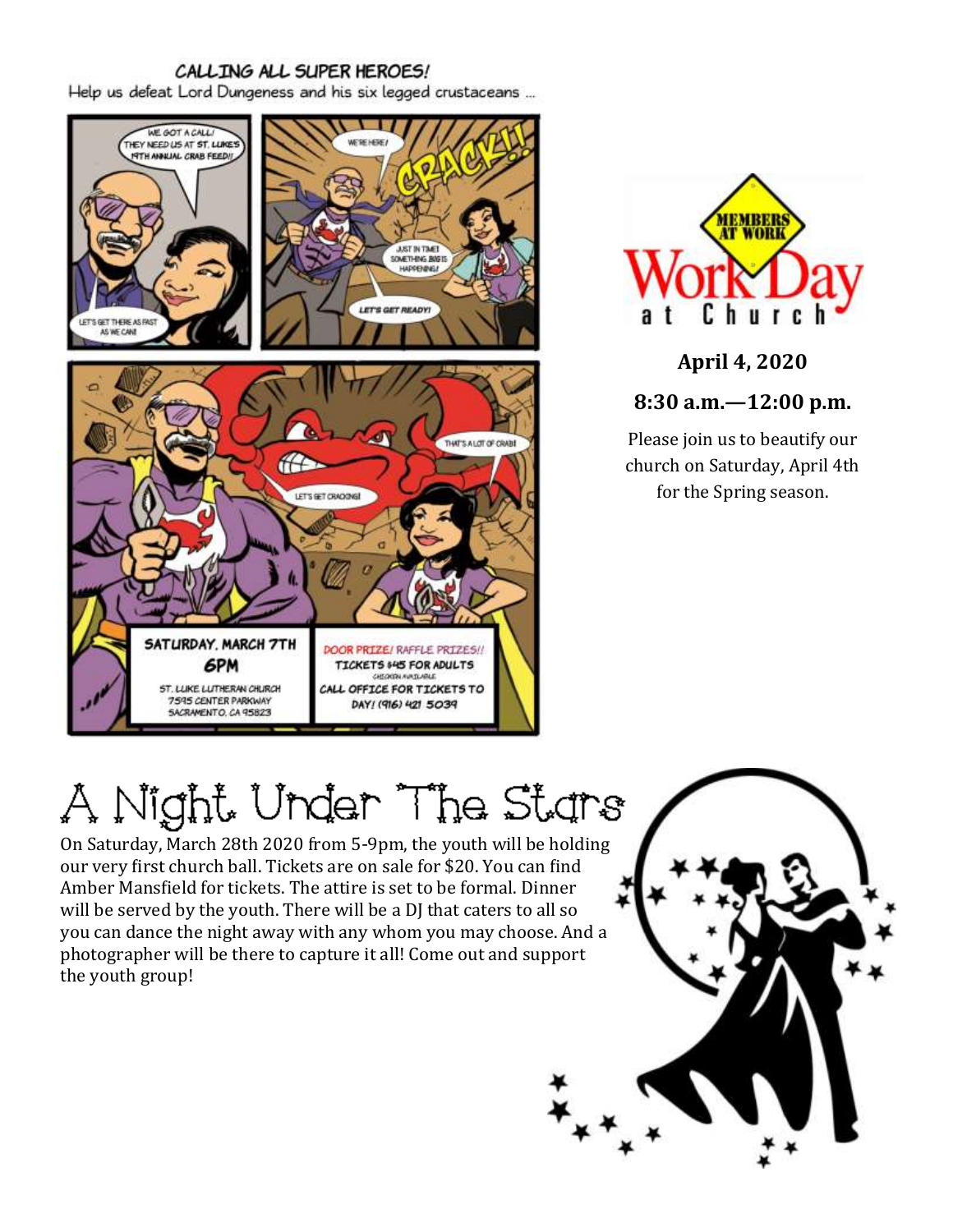

- March 1 **Philip Karlstad** For Mom's Birthday
- March 8 **Shirley Prouty** In memory of her father, Jack Tate

**Jacob & Christiana Wilson** For their grandson, Celsus Ebba's 1st Birthday

March 15 **Howard Triebwasser** In Memory of wife, Pearl Triebwasser

> **Bruce & Karen Kiser** For their 45th Anniversary

- March 22 **Marlene & Duane Kiser** For Emma's 10th Birthday
- March 29 **Laura Weaver & John Linfor** In memory of Michael Weaver

For John Johnsen's heavenly birthday



Corey Anderson March 01 Elizabeth Brasier March 06 Jennifer Connell March 06 Karen Richey March 06 Renee Roberts March 06 Laura Tice March 07 Kevin Kiser **March 09** Jesse Jaeger March 12 Ron Petsch March 13 Sarah Thomas March 13 Sarah Madison March 16 Mackenzie Harrison March 17 Addison Jaeger March 19 Manny Menezes March 21 Jan Tanaka March 22 Irma Lowe March 23 David Saxby March 23 Kimiya Ricciardi March 24 Norene Schell March 24 Amelia Tice March 24 Katie Light March 25 Bob Harrison March 26 Al Moser March 26 Lilia Karlstad March 27 Karen Kiser **March 28** Patricia Lehman March 29 Bob Behr March 30 Kelly Sobkowsky March 30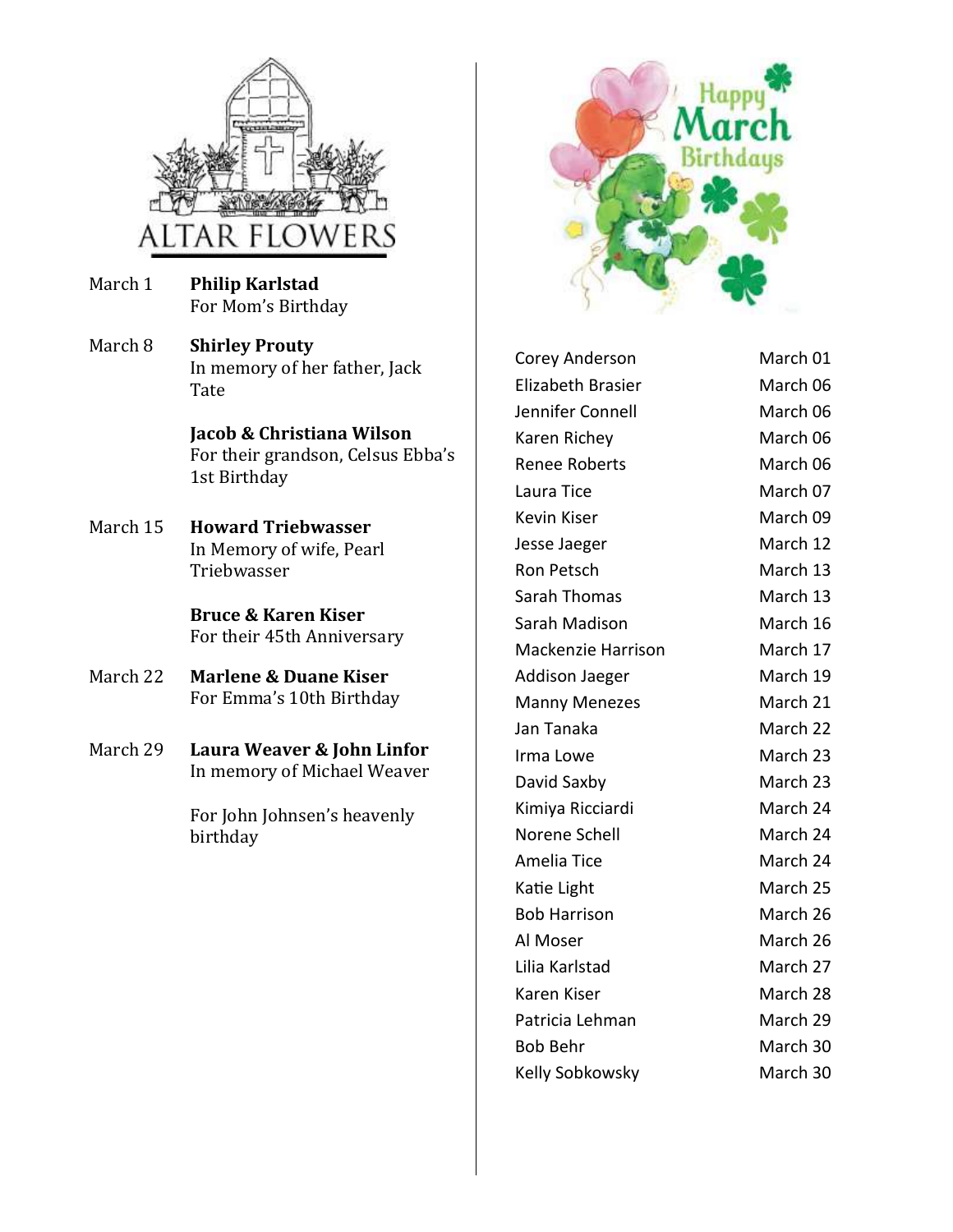# **Financial Secretary's Report January 2020**

## **Comments:**

- a. The good news this month is that the Budget was essentially met.
- b. Annual contribution statements for 2019 were distributed in January 2020. If you did not receive a statement, or need a replacement, contact me.
- c. The number of unique contributors dropped significantly from  $2019 - a$ prayerful concern.
- d. To assist the Sunday Counters and the Financial Secretary, please –
	- For each special contribution, clearly mark how the contribution is to be used.
	- Use numbered envelopes, when feasible.
	- If you need numbered envelopes, either see me or drop a note in the *values are below.* offering.
	- When using pew envelopes, please write legibly.
- e. If you have any questions or suggestions, please do not hesitate to contact me.

Jack Fenske 916-714-3626, LRFenske@comcast.net St. Luke's Financial Secretary



| <b>General Fund (Only) Contributions</b> |                   |                     |      |
|------------------------------------------|-------------------|---------------------|------|
| Data                                     | <b>This Month</b> | <b>Year to Date</b> |      |
| Total<br><b>Contributions</b>            | \$16,756          | \$16,756            |      |
| <b>Compared to</b>                       | $-$ \$153         | $-$ \$153           |      |
| <b>Budget</b>                            | $-0.9\%$          | $-0.9\%$            |      |
| <b>Compared to</b>                       | $-$ \$2,307       | $-$ \$2,307         |      |
| 2019                                     | $-12.1\%$         | $-12.1\%$           |      |
| <b>No. of Contributors</b>               |                   |                     |      |
| 2020<br>(Current Year)                   | 68                | 68                  | avg. |
| 2019<br>(Last Year)                      | 80                | 80                  | avg. |
| <b>Other Special Gifts</b>               |                   |                     |      |
| Sunday School<br>\$46                    |                   |                     |      |

# *Note: Plus values are above Budget/Last Year; minus*

Flowers 1 \$180

Memorials 1 \$200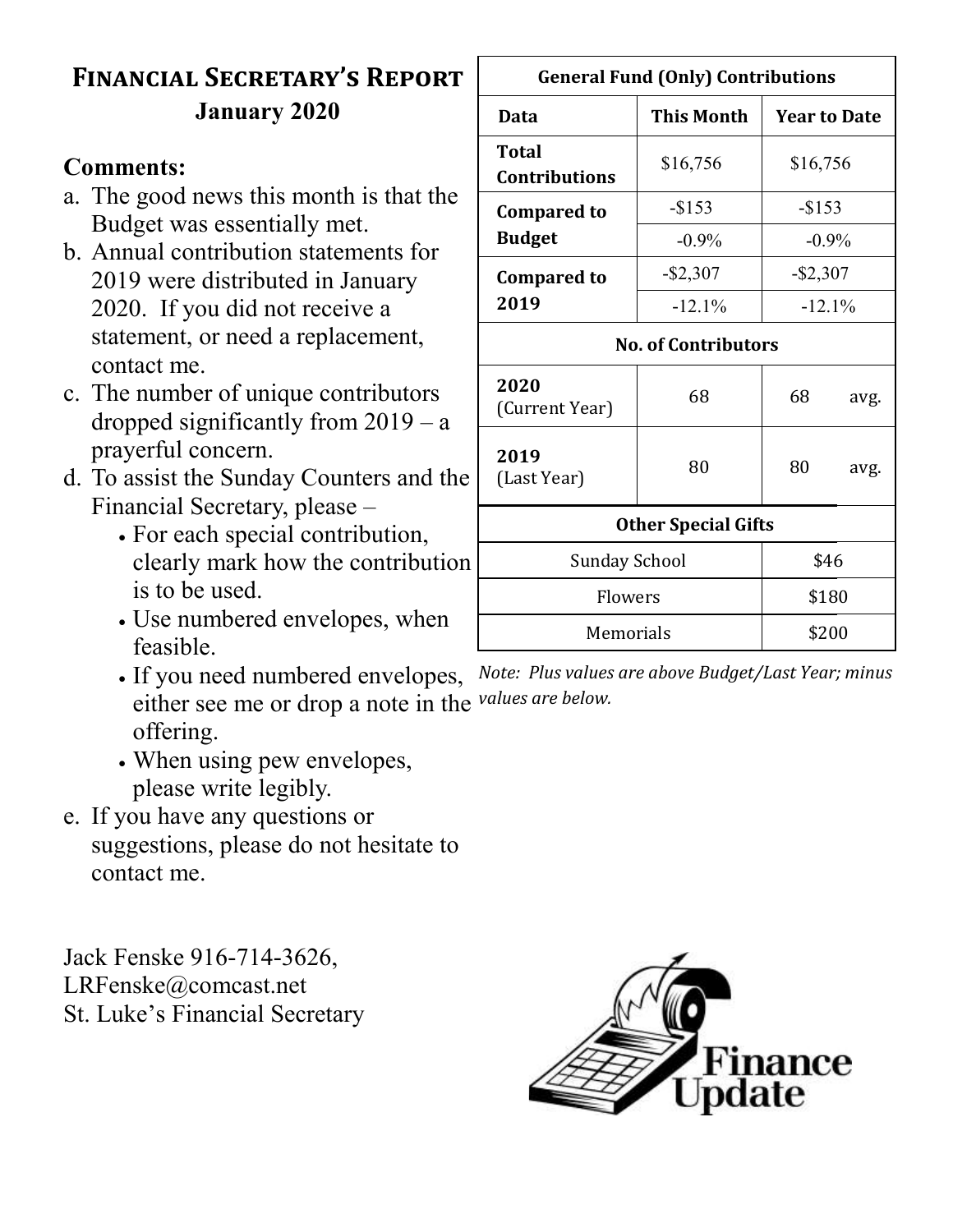# **Worship Assistants**

### **Altar Care**

#### (8:15 a.m.) Cheryl Franklin (10:30 a.m.) March 1 Carole Johnson, Brenda Sulzmann March 8 Shirley Prouty March 15 Carol Carney, Faith Harper March 22 Steven Lee March 29 Faith Thomas, Ben Briel **Communion Servers** March 1 Bob Behr, Kelly Boyer, Linda Duffek March 15 Betty Englund, Kirsten Ireton, Marlene Kiser March 29 Karen Linfor, Shirley Prouty, Connie Reule **Counters** March 1 Debi Lentsch, Connie Reule March 8 John Orcutt, Triss Hoppman March 15 Kelly Boyer, Barbara Manlapig March 22 Holly Hoppman, Marlene Kiser 10:30 a.m. Larry Dockter March 8 Ron Webb; Marlene Kiser March 29 Phil Petersen; Al Moser **Refreshments** March 1 Ed & Kirsten Ireton March 8 Marc & Alison Thomas March 15 Paul Maki & Chona Sison March 22 Kelly Boyer & Lois Sherrets March 29 Jacob & Christiana Wilson **Visitors' Gifts** March 1 Pat Hamilton  $Ma$ March 15 Pauline Arndt

March 29 Debi Lentsch, Connie Reule

## **Greeters**

| March 1  | Brenda Sulzmann & Carole Johnson   |          | <b>Acolyte</b> |
|----------|------------------------------------|----------|----------------|
| March 8  | Laura Sondrini                     | March 1  | Lauren         |
| March 15 |                                    | March 8  | Noella:        |
|          | Pat Hamilton & Carole Edwards      | March 15 | Claire F       |
| March 22 | Amber Mansfield & Elizabeth Wilson | March 22 | Lucy Of        |
| March 29 | <b>Needed</b>                      | March 29 | Amber          |

## **Prayer Leaders**

| March 1  | Gail Weber         |
|----------|--------------------|
| March 8  | Ralph Zbrog        |
| March 15 | <b>Cathy Davis</b> |
| March 22 | <b>Bob Behr</b>    |
| March 29 | Kelly Boyer        |

## **Psalm Leaders**

| Kimiya Ricciardi |
|------------------|
| Aiyana Tice      |
| Lucy Orcutt      |
| Lauren Richey    |
| Amber Mansfield  |
|                  |

## **Head Ushers**

|            | 8:15 a.m. Ron Franklin          |
|------------|---------------------------------|
| 10:30 a.m. | Larry Dockter                   |
|            | Readers (8:15 a.m.; 10:30 a.m.) |
| March 1    | Phil Petersen; Triss Hoppman    |
| March 8    | Ron Webb; Marlene Kiser         |
| March 15   | Christiana Wilson; Karen Linfor |
| March 22   | Sarah Madison; Kirsten Ireton   |
| March 29   | Phil Petersen; Al Moser         |
|            |                                 |

| March 1  | Pat Hamilton        |
|----------|---------------------|
| March 8  | <b>Kelly Boyer</b>  |
| March 15 | Pauline Arnd        |
| March 22 | <b>Carole Vance</b> |
| March 29 | Gail Weber          |
|          |                     |

## **Acolytes**

| March 1  | Lauren Richey                    |
|----------|----------------------------------|
| March 8  | Noella Sondrini, Anthony Basquez |
| March 15 | Claire Kerian, Elizabeth Wilson  |
| March 22 | Lucy Orcutt, Kimiya Ricciardi    |
| March 29 | Amber Mansfield, Angie Martinez  |

## **Welcome Leaders**

| March 1  | Pat Webb            |
|----------|---------------------|
| March 8  | Al Moser            |
| March 15 | <b>Chet Madison</b> |
| March 22 | Lois Sherrets       |
| March 29 | Karen Linfor        |

## **Sunday School Teachers**

| March 1  | Lauren Orcutt, Christina Hisamoto, Peggy Moser |
|----------|------------------------------------------------|
| March 8  | Laura Tice, Samantha Basquez, Peggy Moser      |
| March 15 | Alison Thomas, Lajuan Andrews, Peggy Moser     |
| March 22 | Samantha Basquez, Laura Tice, Peggy Moser      |
| March 29 | Alison Thomas, Laura Tice, Peggy Moser         |
|          |                                                |